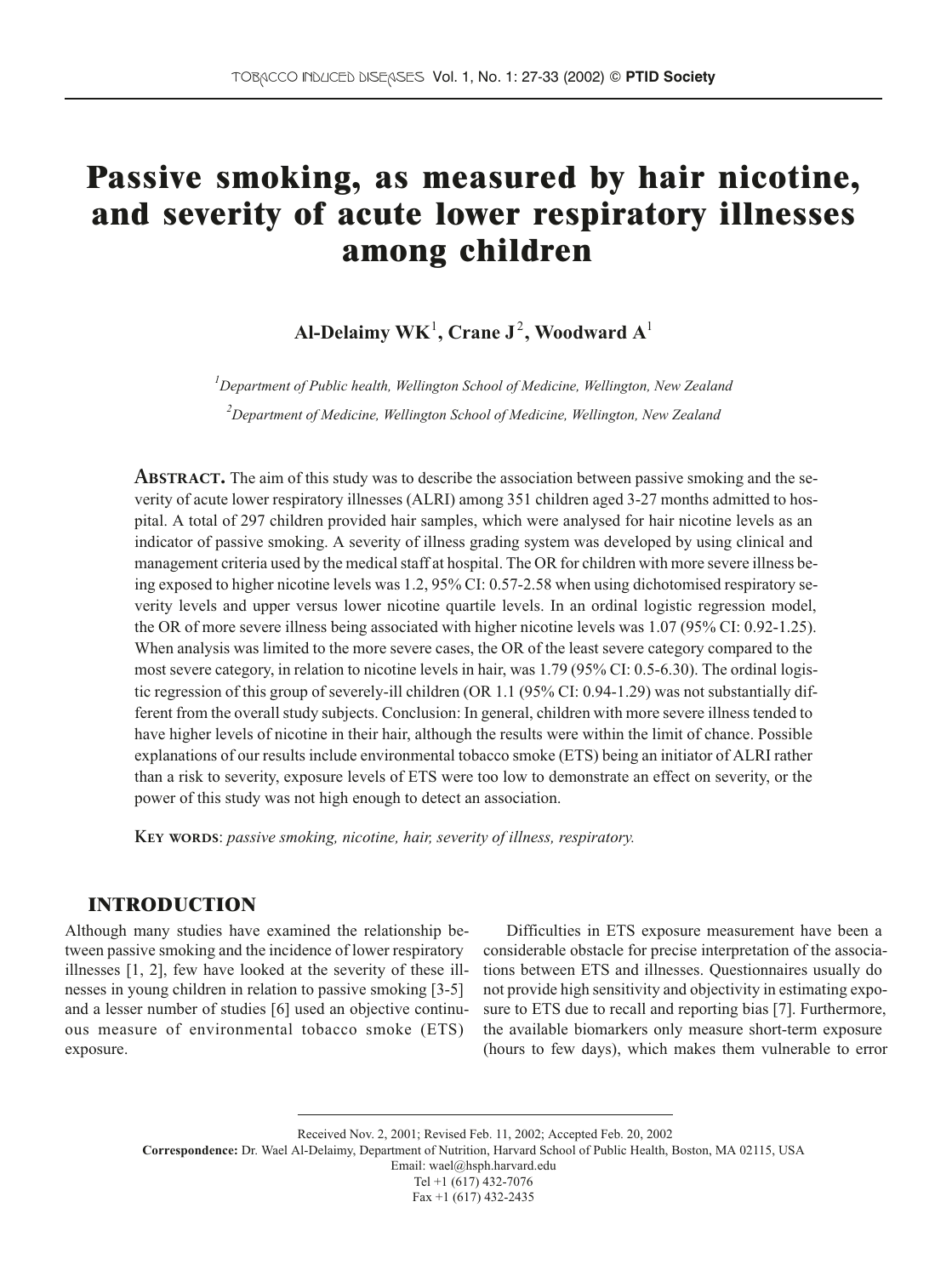produced by the fluctuating nature of ETS exposure. However, a recent biomarker, hair nicotine, has been shown to overcome these problems. Because of the slow hair growth rate (approximately 1 cm/month), each 1 cm of hair is an estimation of one month of previous exposure to ETS [8]. Therefore it provides a relatively long-term measure, which is less vulnerable to day-to-day variation of ETS exposure and can give a more accurate estimate of the average exposure of an individual [9-12]. In addition, it is easily collected and stored.

The aim in this study was to include children admitted to hospital with relatively severe ALRI (acute lower respiratory illnesses) and measure their exposure to ETS by analysing their hair samples in an attempt to assess the association between ETS exposure and severity of ALRI.

## PATIENTS AND METHODS

The reference populations of this cross-sectional study were all children consecutively admitted to one of the three general hospitals in Wellington district (Wellington, Hutt Valley, and Kenepuru) during the period of the study. Children admitted with ALRI to these Wellington regional hospitals were eligible to enter the study if they were aged two years or less at the time of admission. This age group was chosen since earlier studies in New Zealand and elsewhere have indicated that the relationship between ETS and ALRI is strongest in children under two years of age [13, 14]. The three hospitals are the only regional children's hospitals serving the area of the lower North Island and upper South Island of New Zealand. Infants under 3 months were excluded to avoid lower respiratory diseases secondary to neonatal problems [15].

Parents and caregivers of 351 children agreed to take part in the study that was carried out from August 1997 until October 1998. Fifty four children provided questionnaire data but no hair samples, and were therefore excluded. Thirteen children who were involved in the study and provided hair samples were 1-3 months above the intended upper age limit of 24 months. Those were not excluded from the study analysis.

Children who had a preliminary diagnosis of bronchiolitis, pneumonia, asthma, or croup made by the admitting paediatrician were included in the study. These illnesses represent ALRI according to the WHO criteria [16]. The final diagnosis was modified in 17 (5.3%) children to upper respiratory illness; those children were therefore excluded from the initial statistical analysis of the association between ETS and ALRI, but were re-included in the secondary analysis for assessment of children according to their severity signs (discussed later in the results). Children with known congenital abnormalities or cystic fibrosis were not enrolled.

### *Study protocol*

Each morning during the period of the study, newly admitted children were screened by one of the study investigators for inclusion in the study. Children whose clinical notes suggested a chief complaint of cough, rapid or difficult breathing, wheezing, or signs of chest rales/crepitations [17, 18], were considered eligible for the study. Children with a diagnosis made by the admitting physician of pneumonia (diagnosed by chest x-ray), asthma (previous diagnosis of asthma, on asthma medication, or expiratory wheeze), croup (inspiratory stridor) or bronchiolitis (crackles at lung bases) were also included.

Parents of the children were approached and their consent to participate in the study was sought. A 5-10 minutes interview with the parent was then carried out to record information about the history of the illness. In addition, household smoking history was recorded to validate the hair nicotine method, which was found highly correlated to questionnaire smoking history [9]. Nicotine in hair was found to be better correlated with history of exposure than cotinine in hair [10]. Data were collected on possible confounders such as age, crowding (measured here by dividing the number of people in the house by the number of rooms in the house), breastfeeding history, smoking history during pregnancy, number of children in the house, type of cooker, type of heating, and respiratory distress or prematurity in the neonatal period, and other demographic information.

Afterwards, a hair sample was collected by cutting 10-50 mg of hair from the child's scalp as close as possible to the skin. The hair sample was held in one bunch and put in a coded small paper envelope with the cut end of the hair in first. Hair samples were stored up to a year before being analysed. Other investigators have found nicotine levels in hair samples do not undergo loss or degradation even after several years of storage in paper envelopes at normal room temperature [11]. Hair samples were blinded to the laboratory, and analyses of the samples was performed by High Performance Liquid Chromatography with Electrochemical detection (HPLC-ECD), which we developed and found to have a high sensitivity  $\left($  < 0.05 ng/mg) and relative standard deviation <10% [19]. Furthermore, among 78 children, we were able to collect a second hair sample from them after 3-6 months to assess the biological variability and reliability of the biomarker.

The research staff then reviewed the medical records of the patient for the doctor and nurse's clinical notes on admission. The date of admission, respiratory rate, oxygen saturation, temperature, and heart rate on admission were collected from the nurse's admission notes. After discharge of the patient, the notes were again reviewed for the hospital admission duration, the need for oxygen supplementation, and final diagnosis by the paediatrician.

The NZ Dep classification (decile 1 is the highest socioeconomic status (SES) or least deprived while decile 10 is the lowest SES or most deprived), a measure of social and economic deprivation of small areas [20], was applied in the study based on the street addresses of each child. The Wellington Ethics Committee and groups representing local Maori approved the study protocol.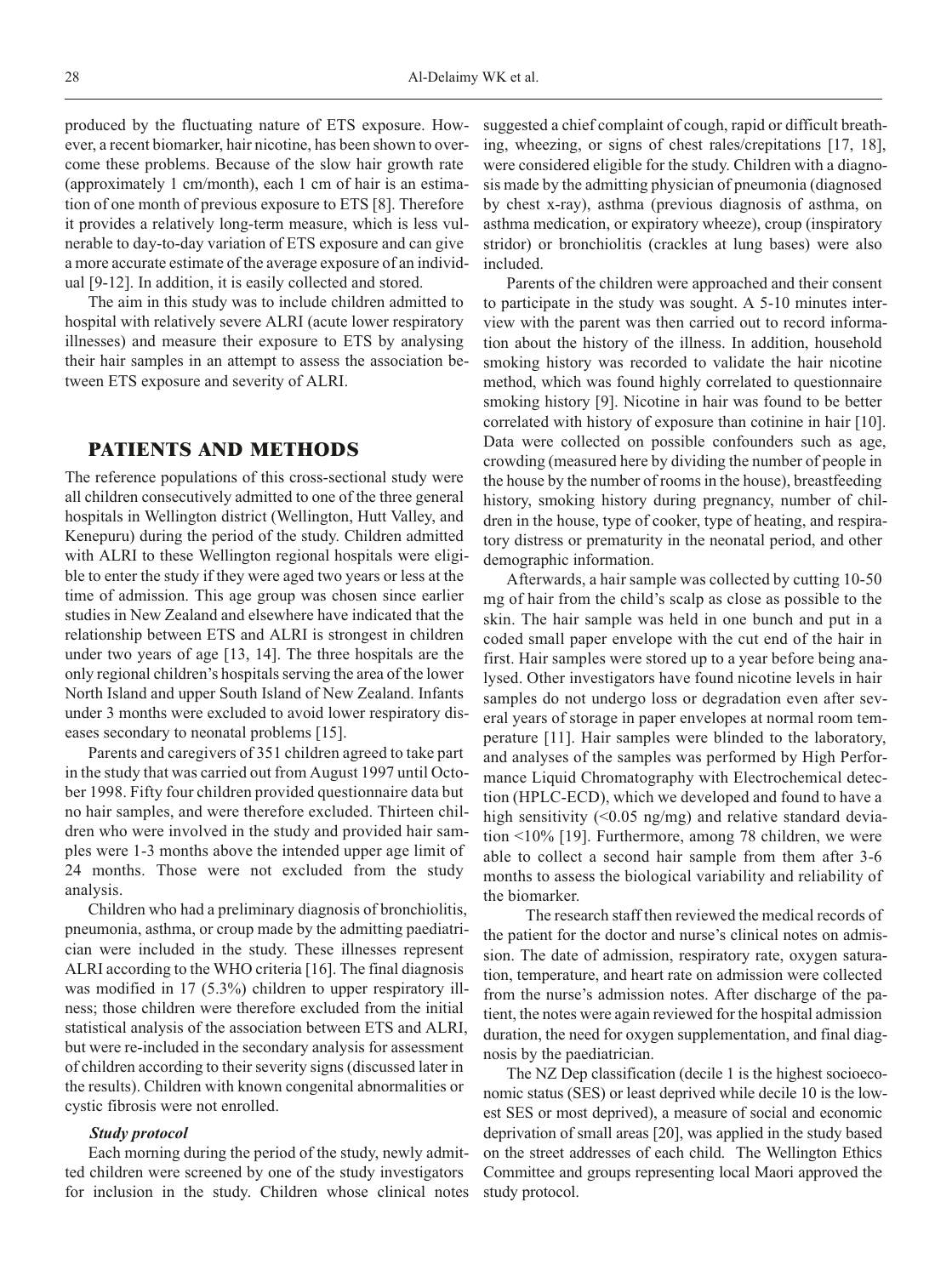#### *Severity of the illness*

There is challenge in assessing the severity of illnesses of children with ALRI. There is no gold standard used for such a purpose. However, chest indrawing, respiratory rate and the presence of danger signs have been used for the last two decades by the WHO as a simple clinical measure of the severity of ALRI [21, 22].  $O_2$  saturation and supplementation and duration of admission have also been shown to be good indicators of the severity of ALRI [23-26].

It was decided to combine all the signs and severity criteria in one clinical grading system to obtain a more robust measure of severity (see Table 1). This judgement was based on the experience of other researchers. For example, Leventhal [27] found that out of 19 clinical signs associated with pneumonia in children, no single sign predicted pneumonia when

This test is appropriate for comparing ordinal variables similar to the severity categories used in this study [32].

The Kruskall-Wallis rank test was used to assess the significance in the difference of nicotine levels among the severity categories, and the difference of severity (the five ordered categories considered numerical) among non-ordered categories of ethnicity and ALRI diagnosis as risk factors. The Wilcoxon rank test was used when the severity was dichotomised in relation to ETS exposure.

The Mantel trend statistic was used for assessment of the association of ALRI risk factors and severity of ALRI. Dichotomised categories of ALRI severity were examined in relation to ETS exposure by Chi-square and Cochrane-Mantel-Haenszel (CMH) tests, adjusting for other variables in the relationship. Continuous variables (nicotine, SES, crowding)

| Severity<br>group | Respiratory rate<br>$(RR)$ [>50/min <sup>a</sup><br>or $>40/min^b$ ] | Chest<br>Indrawing | SaO <sub>2</sub> % $^c$ | 0 <sub>2</sub><br>supplement<br>(hours) | Days of<br>admission | ICU<br>admission         | <b>CPAP</b>              |
|-------------------|----------------------------------------------------------------------|--------------------|-------------------------|-----------------------------------------|----------------------|--------------------------|--------------------------|
|                   | d                                                                    | -                  | >95                     | ٠                                       |                      | $\overline{\phantom{a}}$ |                          |
| $\overline{c}$    | $+$ <sup>e</sup>                                                     | Intercostal        | >95                     |                                         | $1 - 2$              |                          |                          |
| 3                 | $\pm^j$                                                              | subcostal          | >95                     |                                         | $2 - 3$              |                          |                          |
| 4                 | $\pm$                                                                | $\pm$              | 91-95                   | $<$ 48                                  | $4 - 5$              | ٠                        | $\overline{\phantom{0}}$ |
| 5                 | $\pm$                                                                | $\pm$              | < 91                    | $\geq 48$                               | >5                   | $^{+}$                   | $^+$                     |

**Table 1.** The severity categories according to the clinical signs and management criteria

*<sup>a</sup>* : RR per minute for children under the age of 12 months

*<sup>b</sup>* : RR per minute for children aged 12 months or more

*<sup>c</sup>* : oxygen saturation percent in plasma

*<sup>d</sup>* : a negative finding (absent)

*<sup>e</sup>* : a positive finding (present)

 $f$ : finding may be present or absent (i.e. becomes irrelevant for that specific severity group)

used individually, while a combination of signs was a strong diagnostic indicator of pneumonia.

The first requirement when developing categories for a new measure is that they should make sense based on prior knowledge [28]. The categories used in this study were created following a review of the published literature. Although the same combination of criteria have not been used previously, the components have been used either separately or in combination in other scoring systems [29-31]. Severity, in this study, was regarded as an indication of the level of disability of the child with ALRI. Sixty eight children were clinically assessed by a paediatrician for their ALRI severity. This subgroup was used for comparison with the severity grading system developed in this study.

#### *Data Analysis*

The Spearman rank correlation was calculated to assess the strength of the association between severity categories and paediatrician severity assessment, and for the association between two hair samples taken from the same children 3-6 months apart. were dichotomised at their median value ( $\leq$  2.33,  $>$  2.33 ng/mg hair for nicotine; decile 7,  $>$  decile 7 for SES; and  $\leq$ 1.5,  $>$ 1.5 ratio value for crowding).

Ordinal logistic regression modelling [28] was also used for assessment of the relationship of ETS exposure with ALRI severity, controlling for possible confounders. This method is used when a dependent variable (ALRI severity) has more than 2 ordered categories. This was done using the "LOGISTIC" procedure in SAS [33], and sorting the severity categories so that the most severe category becomes the reference group. The odds ratio and 95% confidence limits were produced for each regressor in the model and the effect of confounding was assessed in relation to the overall model.

#### RESULTS

The ethnic distribution of children in the study sample was: 30.1% identified with being solely or partially of Maori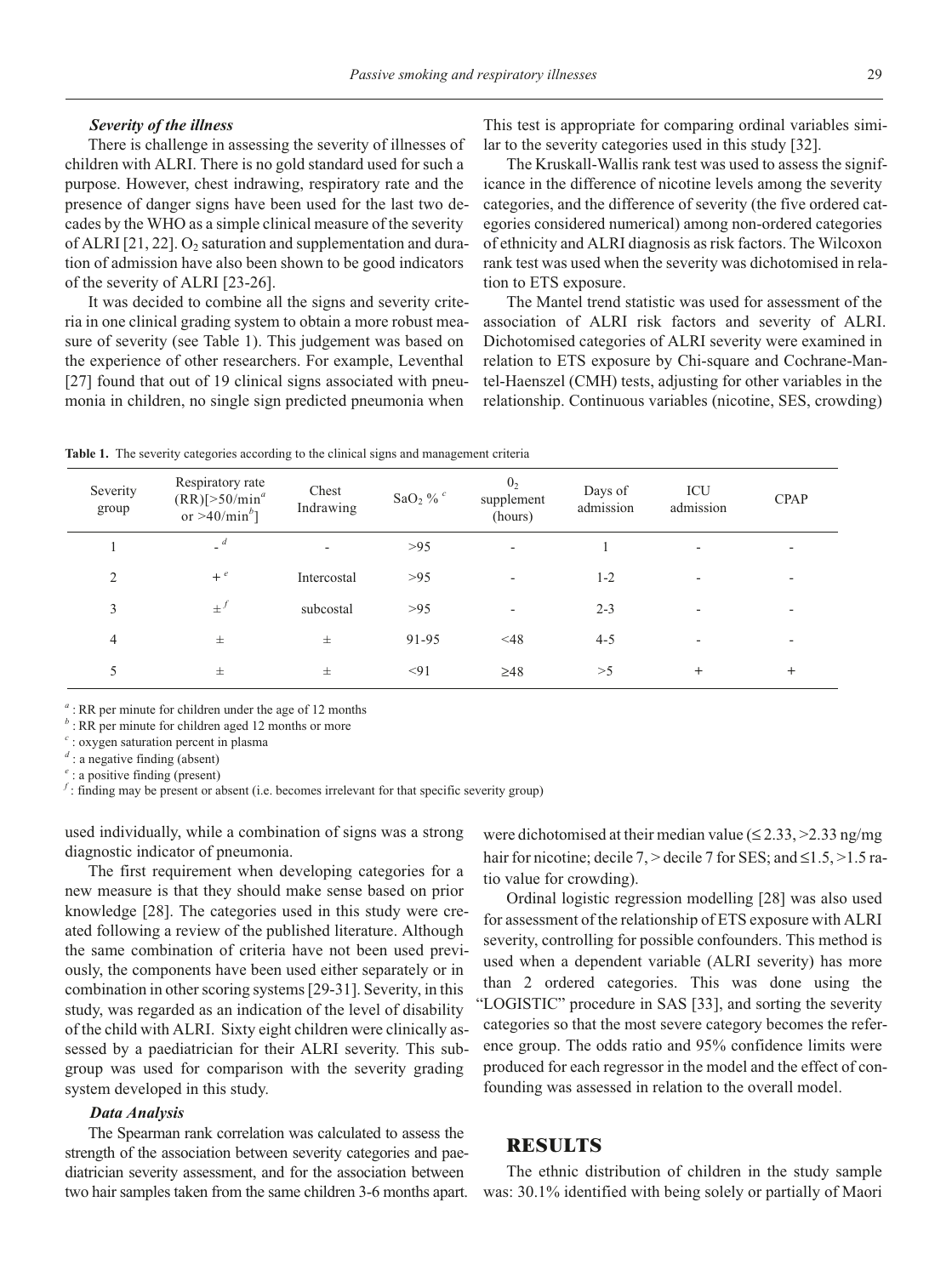ethnicity, 32% identified with being solely or partially of Pacific Island ethnicity (excluding Maori ethnicity), 31.4% identified as New Zealanders of European origin, 6.5% were all other ethnicities.

Bronchiolitis was the most common diagnosis of patients in this study (n = 149), followed by pneumonia (n = 66), asthma ( $n = 58$ ) and croup ( $n = 37$ ) respectively. Very few patients needed continuous positive airway pressure (CPAP), and only 3 patients were admitted to ICU. Chest indrawing was recorded for more than 70% of patients, however in only 56% was a specific category (intercostal, subcostal) of indrawing recorded.

Hair samples from 78 children taken 3-6 months apart and with no reported change on ETS exposure were strongly correlated ( $r = 0.92$  p < .0001)

#### *Validity of severity categorisation*

The face validity of the severity grading system is supported by earlier published research. In Table 2 it is evident that children who were diagnosed with pneumonia, bronchiolitis or asthma, were on the whole more severely affected, while most of the croup patients were categorised as least severe, as would be expected from the nature of these illnesses. The association between the severity categories and the severity of 68 children as assessed by the paediatrician (considered by some authors as the best available severity criteria [34-36]) was significantly and moderately correlated  $(r = 0.45, p \le 0.0001).$ 

**Table 2.** Distribution of the diagnosis of illness among the two categories of severity (1, 2 vs 3, 4, 5)

|                                                       | Asthma | <b>Bronchiollitis</b> | Pneumonia | Croup |
|-------------------------------------------------------|--------|-----------------------|-----------|-------|
| Severity<br>categories<br>1 and $2$<br>(less severe)  | 27.3%  | $30.2\%$              | 14.3%     | 62.2% |
| Severity<br>categories<br>3, 4 and 5<br>(more severe) | 72.7%  | 69.8%                 | 85.7%     | 37.8% |

#### *Severity categories and nicotine levels*

Figure 1 and Table 3 show the distribution of nicotine levels according to the severity of ALRI. Except for the first (least severe) group, there is some indication of a positive trend with increasing exposure to ETS by severity of illness, but there is a great deal of overlap of hair nicotine levels between categories of severity.

Children with the least severe ALRI (group 1) did not differ from those in the other severity groups in the proportion of smoking mothers, number of smokers, total number of cigarettes, or the place of smoking at home (inside, outside). However they had a relatively high percentage (50%) of parents who smoked heavily (the sum of number of cigarettes smoked

**Table 3.** Median nicotine and cotinine levels for each respiratory severity category

| Severity     | N   | Median | Nicotine<br>Percentile (25%-75%) |
|--------------|-----|--------|----------------------------------|
| $1 \pmod{2}$ | 24  | 4.23   | $0.38 - 10.5$                    |
| 2            | 51  | 2.02   | $0.61 - 5.38$                    |
| 3            | 86  | 2.25   | $0.66 - 6.0$                     |
| 4            | 108 | 3.24   | $0.60 - 8.39$                    |
| 5 (severe)   | 12  | 6.01   | $0.70 - 10.99$                   |



**Figure 1.** Box Plot of nicotine hair levels according to ALRI severity categorisation.

Whiskers are the range of values (excluding outliers), Boxes are 25%-75% percentiles, dash in the box is the median, Y axis is the log of hair nicotine values for children, X axis is the 5 severity levels (level 1 is least severe and level 5 is the most severe).

per day was more than 20 cigarettes per day), compared to most of the other categories: 32% of group 2, 47% of group 3, 40% of group 4, and 60% of group 5 had heavy smoking parents. In addition, 62.5% of the children in the least severe category lived in crowded houses (more than 1 person per room) while the other 4 groups had a range of 32 - 45%.

There were no statistically significant differences in the hair nicotine levels between the 5 severity categories (Kruskal Wallis;  $p = 0.81$ ). Furthermore, restricting the distribution to children from houses where smokers lived did not change the trend. When the severity categories were dichotomised (categories  $1 \& 2$  vs. categories 3, 4, and 5) there was a slight difference in the median hair nicotine levels (2.3, 2.4) but this may well have been a chance finding (Wilcoxon,  $p = 0.48$ ). In a 2X2 table of the upper and lower quartiles of nicotine levels and the dichotomised severity levels of ALRI, the OR (for more severe illness given higher exposure to ETS) was 1.2 (CI: 0.57-2.58).

#### *Confounding*

Only the age of the children and the diagnosis of the illness were associated with severity of ALRI among all possible confounders. History of breastfeeding was the only factor that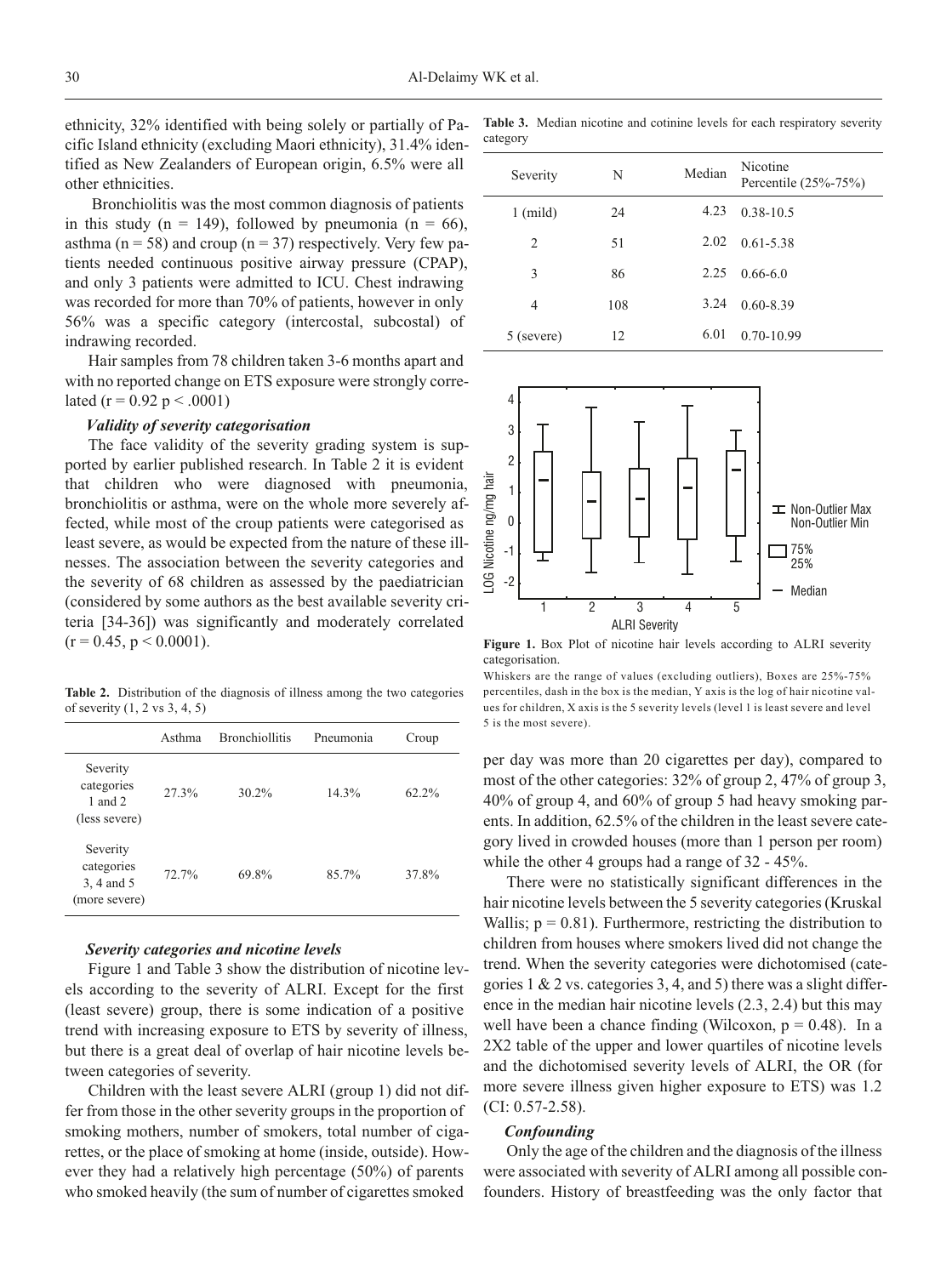when adjusted for, affected the OR (from 1.05 (CI: 0.62-1.78) to 1.15 (CI: 0.67-1.97)). When using the CMH test, severity and nicotine were dichotomised as described earlier. Severity of ALRI may vary according to season, being more severe in winter (when chest infections are most common) and early spring and less severe in summer. However, this was not found in this study ( $X^2 = 10.9$ ,  $p = 0.54$ ).

Using ordinal logistic regression modelling, the unadjusted OR of ETS being related to more severe ALRI was 1.07 (CI: 0.92-1.25). This model was further run controlling for possible confounders mentioned above, and differed little from the unadjusted OR.

#### *Analysis of children with positive severity signs only*

The next step was to limit the analysis to children with positive physical signs or management criteria regardless of the physician diagnoses, in an attempt to focus on children who were presumably experiencing more severe illnesses.

Children excluded from this subgroup analysis were those with no chest indrawing, RR less than cut-off of severe ALRI,  $O_2$  saturation more than 95%, no supplemental  $O_2$  required, hospital stay for one-day only, and no ICU admission. In addition, the 17 children who were diagnosed by the paediatrician as having upper respiratory illness but had one of the severity signs were re-included in the analysis. Two hundred and sixty one children were considered eligible.

With this exclusion, the OR of the  $2 \times 2$  table of severity and nicotine levels increased slightly (1.2 (CI: 0.7-1.8)), although the confidence interval still included the null value of one. Children in the least severe category were then compared to those in the most severe category, in relation to nicotine levels. The OR was 1.79 (CI: 0.5-6.3,  $n = 69$ ) for more severe ALRI cases being exposed to higher nicotine levels.

The OR describing the strength of association between severity and nicotine levels in the ordinal logistic regression model increased very slightly (1.10 (CI: 0.94-1.29))



**Figure 2.** Box plot of hair nicotine levels according ALRI severity (only children with positive severity signs included).

Whiskers are the range of values (excluding outliers), boxes are 25%-75% percentiles, dash in the box is the median, Y axis is the log of hair nicotine values for children, X axis is the 4 severity levels (level 1 is least severe and level 4 is the most severe).

compared to earlier analysis of the total study population. The ALRI risk factors had similar relationships to severity as earlier, and there was no confounding effect from these variables on the association between severity and nicotine.

Although the hair nicotine levels were not significantly different across the four severity categories (Kruskal Wallis;  $p = 0.56$ , Figure 2 does show a monotonic increase according to the 4 severity categories. (The median nicotine levels were 1.5, 2.3, 2.6, and 6 ng/mg hair for severity groups 1, 2, 3, and 4 respectively.)

A retrospective power analysis in this group of children indicates that in order to have 90% power (probability) of detecting a true difference of 0.25 or more in log (nicotine levels) (1.28 ng nicotine /mg hair) between severity categories 1  $& 2$ and 3 & 4, and accepting a type I error of  $\leq 0.05$ , at least 756 subjects would be needed in each comparison group.

# DISCUSSION

Findings from this study show a weak trend of higher ETS exposure among children with more severe respiratory illnesses. However this did not reach statistical significance. Given the large number of factors that may influence severity of ALRI (virulence of the causative micro-organism, host immunity, type of medical intervention), it seems that the effect of ETS is overwhelmed by the effect of other factors and is difficult to detect using a study sample size similar to ours. The positive monotonic dose-response relationship observed in Figure 2 suggests there may be an underlying association between ETS and ALRI severity. A very much larger number of subjects would be needed to confirm that the association was real.

The least severe category of ALRI did not follow the pattern of the other four more severe categories in relation to ETS dose. In addition to having heavier smoking parents, possible explanations for the higher nicotine levels among the least severe group include their higher prevalence of first-time hospital admissions compared to the other groups (i.e. parents of first-time admitted children did not get advice on how to reduce exposure of their children). However, children admitted to hospital more than once had higher median nicotine levels (3.8 ng/mg hair) than those not previously admitted (2.3 ng/mg hair), which maybe explained by higher exposure of ETS being related to higher "incidence" of ALRI that require admission.

When children with no severity signs were excluded, the association between illness OR between severity and ETS exposure was strengthened somewhat. However, there was still a wide confidence interval around the risk estimates, including the null value of one. Since ETS appears to follow a positive trend with the more severe rather than the less severe cases of ALRI, it may be argued that studies that set out to detect a clinical difference in the severity of respiratory illnesses in relation to interventions or risk factors need to involve only the most severe cases [29].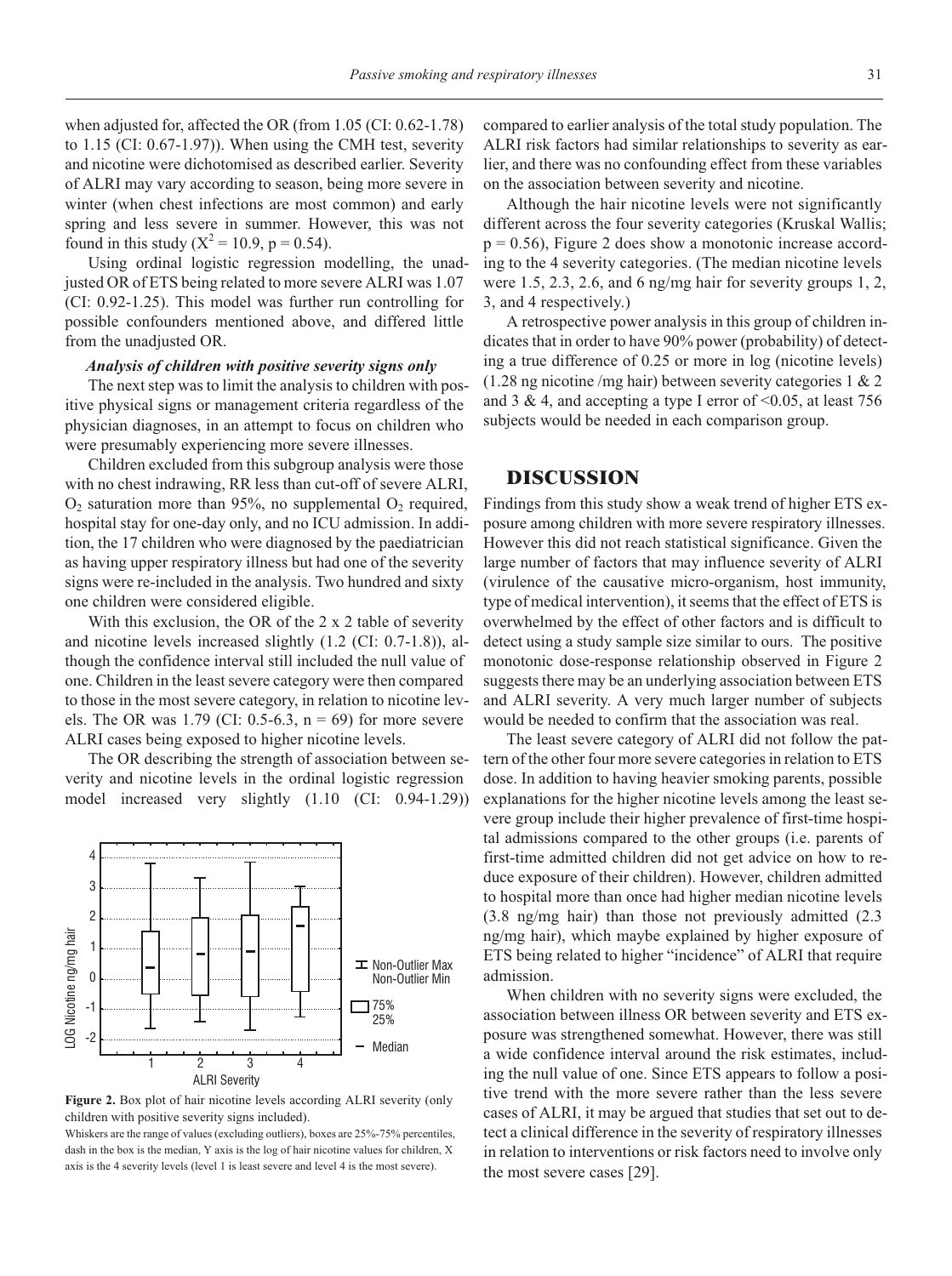*Possible explanations of the lack of a strong association* The study would have had greater statistical power if it included greater numbers at both ends of the severity spectrum. This would have improved the ability of the study to detect an association with ETS. To involve more of the less severe ALRI cases would require a study that included both hospital and community elements, since most of the least severe cases of ALRI probably do not reach hospital. The required sample size may not be feasible in a New Zealand setting, in which case a multi-centre study would be required. We chose a hospital setting rather than a community based study because hospital studies are likely to provide a more accurate diagnosis and more detailed clinical descriptions of the course of illness, because of the availability of specialist expertise and medical monitoring facilities [37]. Many measures of the severity of acute lower respiratory illnesses (ALRI) (such as  $O<sub>2</sub>$  saturation, the requirement for supplementary oxygen) cannot be readily obtained outside hospital.

Another possible explanation for the finding of this study may be that constituents of ETS are initiators rather than aggravators of ALRI. Most studies in the literature reported an association between ETS and the incidence of ALRI. Incidence has been measured by the number of previous hospital admissions [38], parental reports [6, 39], or paediatrician diagnosis and hospital records [40].

The effect of ETS on the respiratory system may be confined to the role of triggering an ALRI rather than sustaining and aggravating it. Among the several hypothesised mechanisms of effect of ETS on ALRI, Sun et al. [41] and Yates et al. [42] proposed that ETS irritates or damages the respiratory cell lining making it vulnerable to allergens or micro-organisms to penetrate the respiratory system and cause ALRI. The finding in this study of higher nicotine levels among children with previous hospital admission for respiratory illnesses compared to those who were admitted for the first time supports such an argument.

Another aspect to be considered is the relatively low levels of ETS exposure among children in this study. Wright et al. [40] for example, found that the OR of infants having an ALRI were approximately doubled if mothers smoked a pack of cigarettes or more per day. Most of the parents in this study reported that they smoked only 6 to 10 cigarettes per day. This level of smoking may not have been of sufficient magnitude to cause more severe ALRI cases, or show a dose-response relationship. Furthermore, it is theoretically postulated that the lack of a strong correlation between ETS and ALRI severity is due to large intra-individual variability of ETS exposure or unreliable assay. However, in our study we found the repeated tests of hair nicotine showed a close correlation between hair samples several months apart, and the assay has been validated in the laboratory and in the field [19], and the results cannot be explained by measurement error.

In conclusion, this study did not find a strong association between ETS and severity of ALRI, although there was a weak trend of a positive association. However, this was statistically non-significant. Possible explanations of our results include ETS being an initiator of ALRI rather than a risk to severity, exposure levels of ETS were too low to demonstrate an effect on severity, or the power of this study was not high enough to detect an association.

## ACKNOWLEDGMENTS

The study was supported by a grant from the Hawkes Bay Medical Research Foundation Inc., Naiper, New Zealand.

## **REFERENCES**

- 1. Jinot J, Bayard S. Respiratory health effects of exposure to environmental tobacco smoke. Reviews on Environmental Health 1996; 11: 89-100.
- 2. Australian National Health and Medical Research Council. The effects of passive smoking: A scientific information paper. Canberra, National Health and medical Research Council, 1997.
- 3. Bonham GS, Wilson RW. Children's health in families with cigarette smokers. American Journal of Public Health 1981; 71: 290-293
- 4. Kellner G, Popow-Kraupp T, Kundi M, Binder C, Wallner H, Kunz C. Contribution of rhinoviruses to respiratory viral infections in childhood: a prospective study in a mainly hospitalized infant population. Journal of Medical Virology 1988; 25: 455-469.
- 5. Mannino DM, Siegel M, Husten C, Rose D, Etzel R. Environmental tobacco smoke exposure and health effects in children: results from the 1991 National Health Interview Survey. Tobacco Control 1996; 5: 13-18.
- 6. Margolis PA, Keyes LL, Greenberg RA, Bauman KE, LaVange LM. Urinary cotinine and parent history (questionnaire) as indicators of passive smoking and predictors of lower respiratory illness in infants. Pediatric Pulmonology 1997; 23: 417-423.
- 7. US Environmental Protection Agency: Respiratory health effects of passive smoking: Lung cancer and other disorders. Bethesda, Maryland, Environmental Protection Agency, 1993.
- 8. Uematsu T, Mizuno A, Nagashima S, Oshima A, Nakamura M. The axial distribution of nicotine content along hair shaft as an indicator of changes in smoking behaviour: evaluation in a smoking-cessation programme with or without the aid of nicotine chewing gum. British Journal of Clinical Pharmacology 1995; 39: 665-669.
- 9. Al-Delaimy WK, Crane J, Woodward A. Questionnaire and hair measurement of exposure to tobacco smoke. Journal of Exposure Analysis and Environmental Epidemiology 2000; 10: 378-384.
- 10. Al-Delaimy WK, Crane J, Woodward A. Is the hair nicotine level a more accurate biomarker of environmental tobacco smoke exposure than urine cotinine? Journal of Epidemiology and Community Health 2002; 56: 66-71.
- 11. Zahlsen K & Nilsen OG. Nicotine in hair of smokers and non-smokers: sampling procedure and gas chromatographic/mass spectrometric analysis. Pharmacology and Toxicology 1994; 75: 143-149.